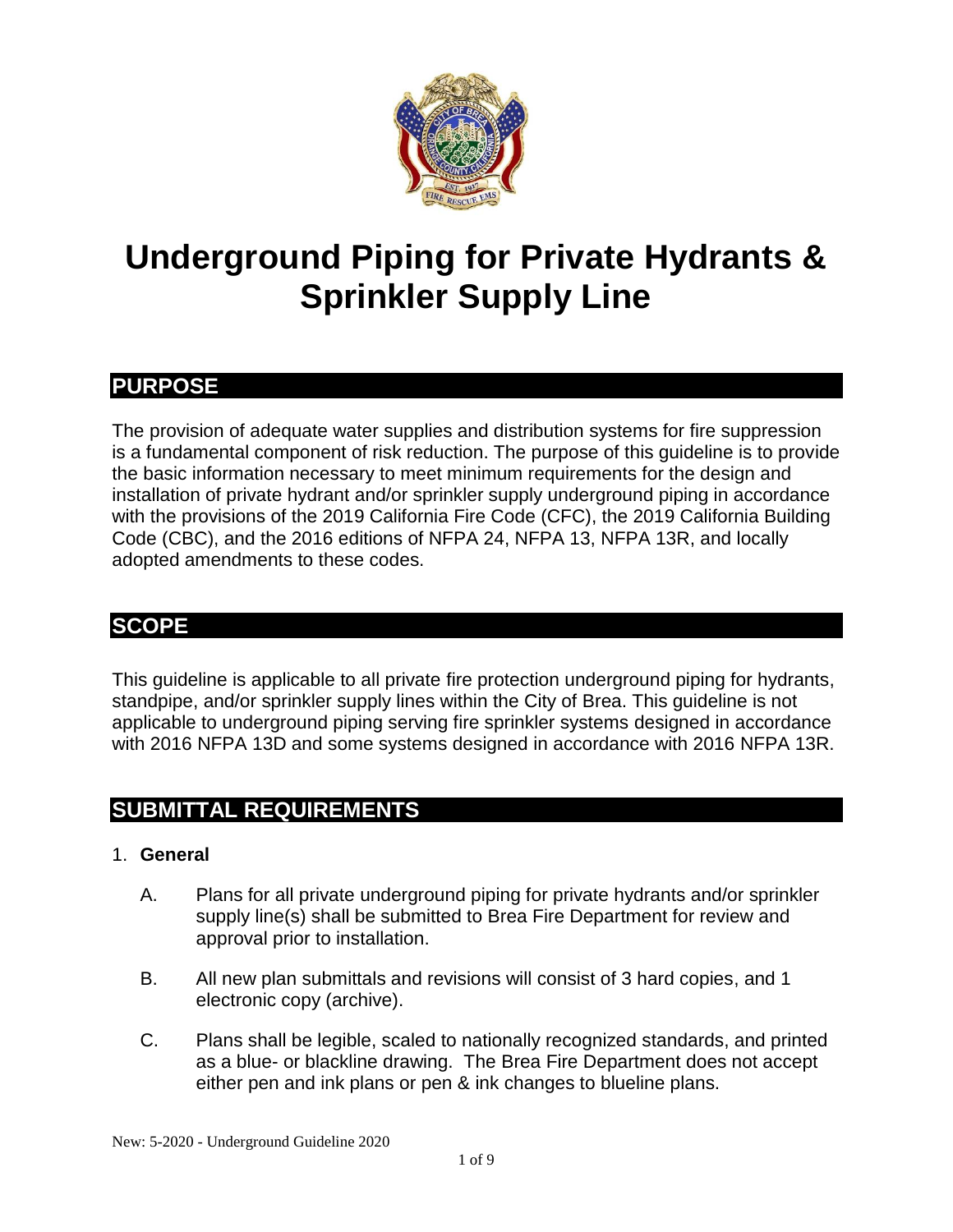D. A current (within twelve months), completed Water Availability form shall accompany plans.

## 2. **Information to be provided on the title page**

- A. Applicable codes and standards used for the system design (e.g., 2019 CFC, 2019 CBC, 2016 NFPA 24, etc.).
- B. Project location, including the full legal address of the facility, and building number(s) if applicable; tract or parcel number.
- C. The contractor's name, telephone number, address, and California State contractor's license number and classification. Contractors must possess a valid A, C16, or C34 license or be registered as a Professional Engineer (PE). *Note: If the piping plan is designed by a PE, the plan shall contain the name, license number, and classification of the installing contractor, along with the PE wet stamp*. *If this information is not available at the time the plans are submitted, proof of compliance with this requirement must be provided to the Brea Fire Department at time of permit issuance.*

## 3. **Additional Required Information**

- A. Location of public mains and all public hydrants within 300 feet of the site.
- B. Location of all valves. Specify the type for each (e.g., post indicator valve (PIV), key gate valve, system control valve, double detector check (DDC) assembly, outside stem and yoke (OS&Y), etc.).
- C. PIVs or other approved indicating valves, shall be located a minimum of 40 feet from the building served. Where it is *impractical* to locate control valve(s) 40 feet from the building served, they may be located closer by one of the following methods:
	- 1) Approved wall mount indicating valves: Located on exterior walls without openings within 15 feet of the valve/s.
	- 2) Valve room: When the valve is placed in a room separated from the building by a one-hour fire barrier and the room is accessible from outside.
	- 3) Exterior risers: The valve may be placed in locations adjacent to exterior walls without openings within 15 feet of the valve.
	- 4) An approved manner acceptable by OFM.
- D. Pipe size, class, and type; specify lined or unlined if applicable.
- E. Indicate that ferrous pipe and fittings (excluding stainless steel 316) shall be encased in loose-fitting polyethylene *tubing* (pipe shall not be wrapped in polyethylene sheets) and that ferrous joints, pipe, and fittings shall be coated with asphaltic sealant or equivalent to inhibit corrosion. Exposed edges, cuts, and tears shall be tightly taped to inhibit water infiltration. Where joints are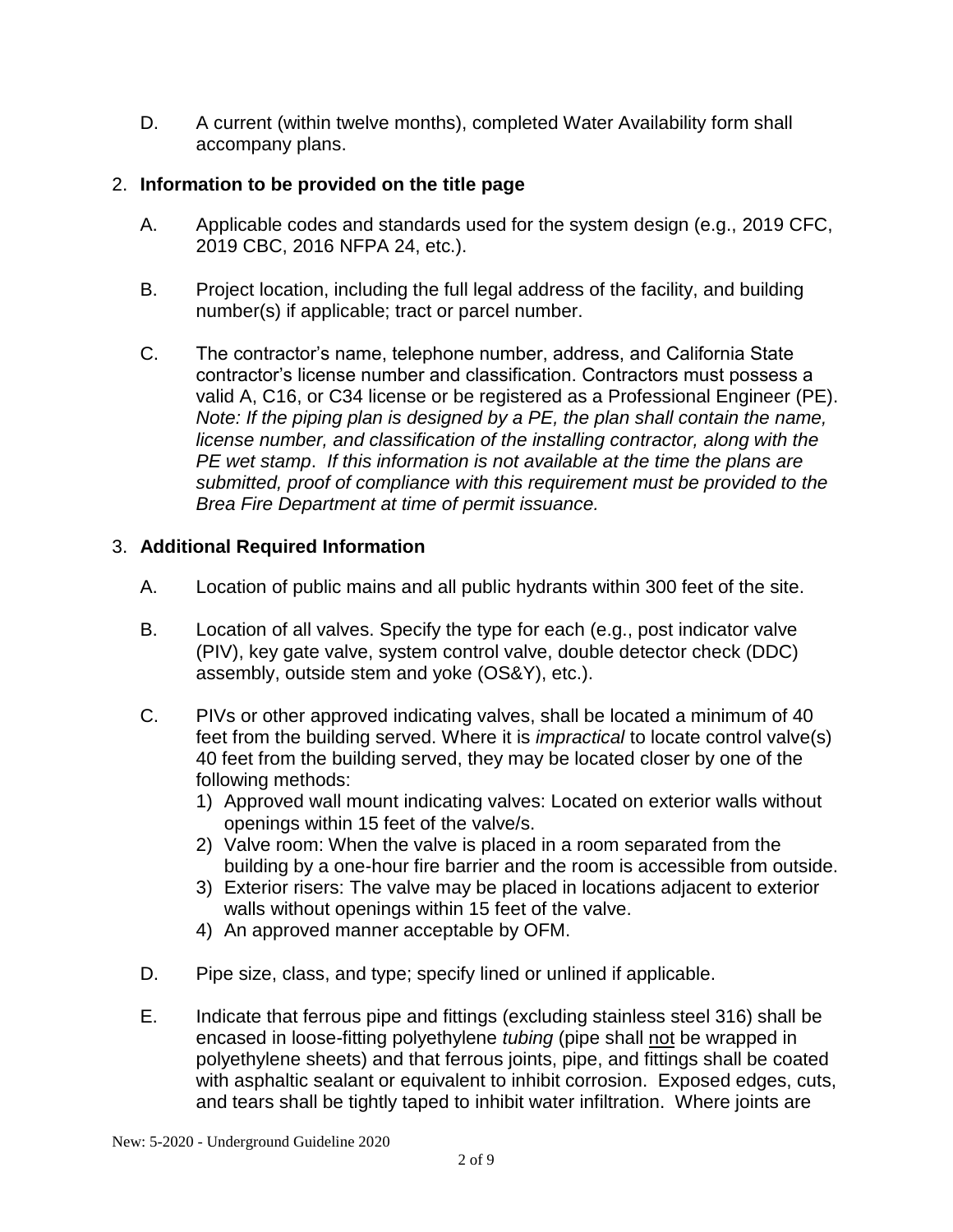present in tubing, a minimum one-foot overlap shall be provided. Tubing shall extend three feet beyond transition between areas where ferrous pipe or fittings are used and where non-ferrous pipe begins.

- F. All bolts used for underground connections, including T bolts, shall be 316 stainless steel. Asphaltic sealants (and other opaque sealants) shall not be used to coat bolts (this is to ensure bolts can still be verified as 316 stainless steel during inspection).
- G. Thrust block locations, or specify the means of restraint as approved by 2016 NFPA 24.
- H. Location of the fire department connection (FDC). FDCs shall be on the address side of the building and located immediately adjacent to the approved fire department access road. The FDC shall be in a position allowing hose lines to be readily and conveniently attached and does not cross fire department access roads. The FDC shall contain a minimum of *two* 2½" inlets. When the sprinkler demand is 500 gpm or greater (including the interior hose stream demand) or a standpipe system is included, *four* 2½" inlets shall be provided. The FDC shall be a listed assembly, i.e. Potter-Roemer FDC Models 5761- 5764, 5775, 5776, 5780, 5781, 5785, 5786, Guardian FDC Models 6224, 6226, 6242, 6244, or similar listed devices. Note: These are just examples of the models that would be accepted by Brea Fire Department. Brea Fire Department does not endorse any specific manufacturer.
- I. FDC's shall be no more than 50 feet from a public hydrant.
- J. FDCs, PIVs, and backflow assemblies shall be readily visible and accessible from the fire lane. Vegetation may be used to screen backflow assemblies on the side that does not face the fire department access roadway.
- K. FDCs and PIVs, shall be painted OSHA safety red.
- L. FDCs, PIVs, and DDCs, shall have durable, legible signs clearly indicating the address of the facility they serve or, where appropriate, their function (e.g., "Sectional Valve 1 of 2"). Signs shall be securely attached to the device.
- M. Large private fire service mains shall have post indicating type sectional control valves at appropriate points in order to permit isolation of the system in the event of a break or during repair or extension. Brea Fire Department requires sectional valves when the underground piping serves more than 5 appurtenances (hydrant, sprinkler system or standpipe connections) to allow sectionalizing the system for repairs, extension, etc.
- N. Provide a fire riser detail. When a pipe runs under footings or foundations of the building, a single corrosion resistant stainless steel pipe unit assembly is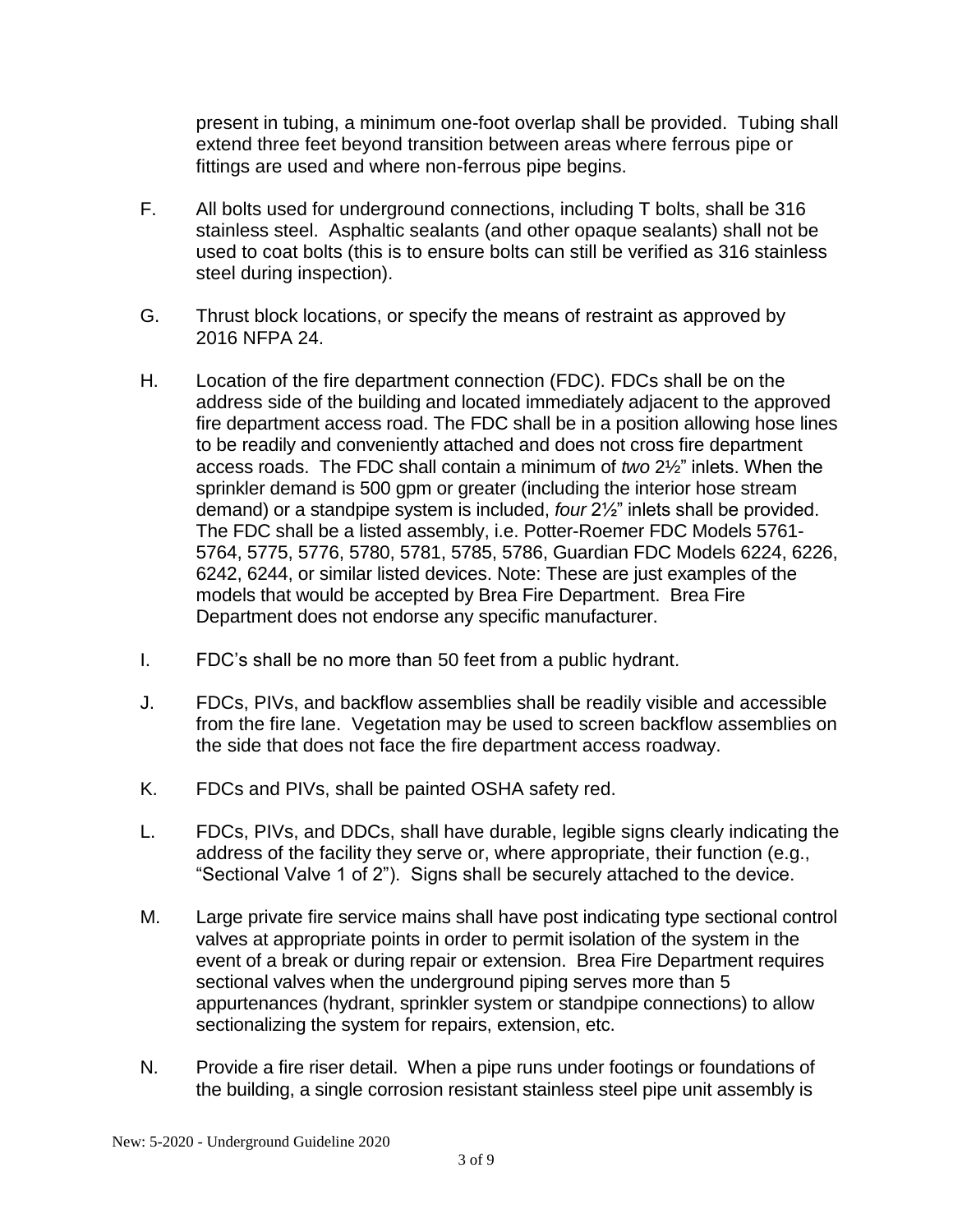required. The pipe shall terminate a maximum of 18 inches from the exterior wall and six inches above the finished floor. A minimum of 2 inches clearance (annular space) shall be provided where the pipe passes through the floor or wall.



O. Provide a typical trench detail/section showing the depth of bury and thickness of sand bedding above and below the pipe.



P. The attached "NOTES FOR UNDERGROUND PIPING FOR PRIVATE HYDRANTS AND SPRINKLERS" shall be placed, verbatim, on all underground plans. The attached "NOTES FOR THRUST BLOCK RESTRAINTS" shall be placed, verbatim, on all underground plans that use thrust blocks as the restraining method.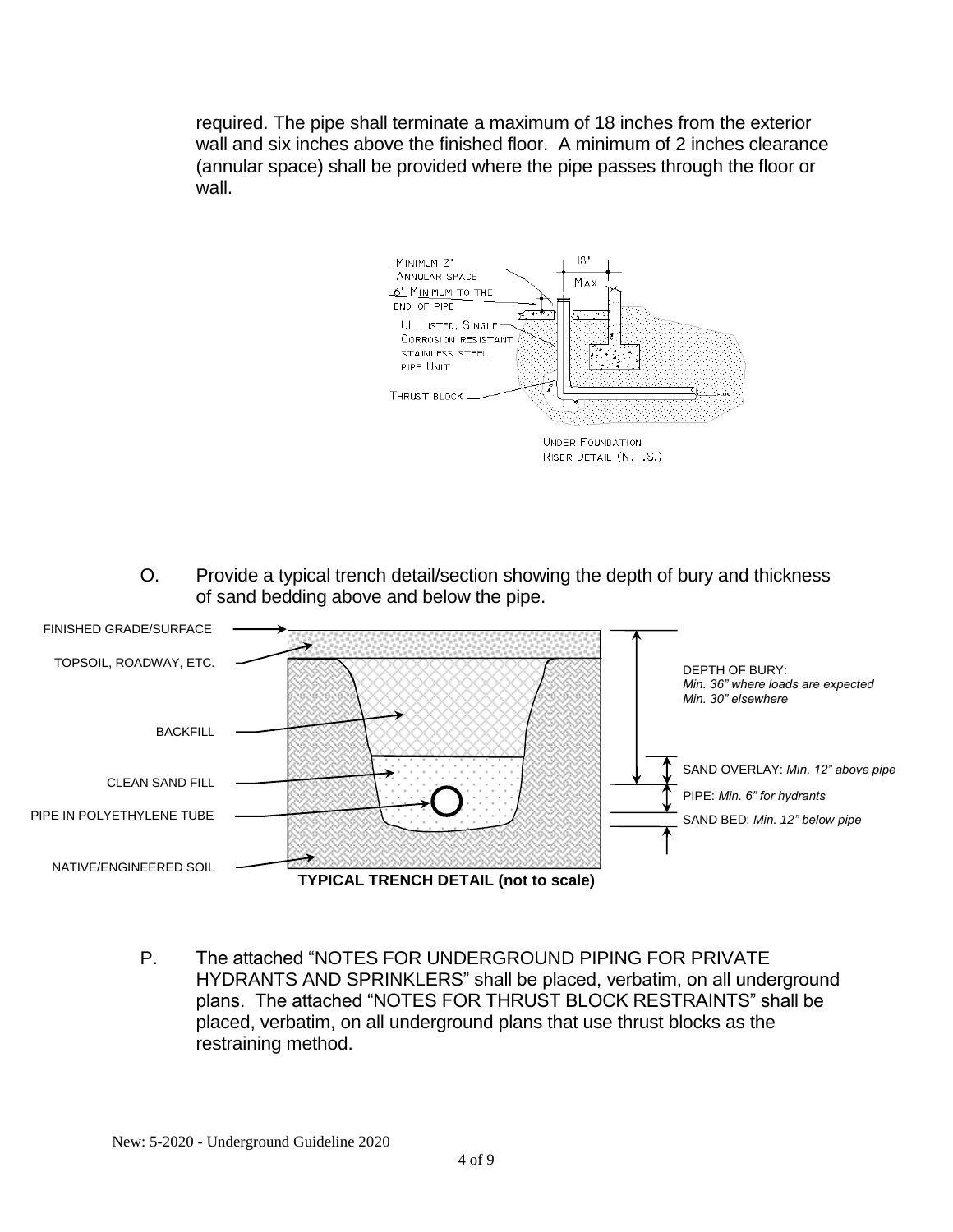#### 4. **Underground Service for NFPA 13R Systems**

Underground service shall comply with one of the following designs based upon the parameters described:

A. The system design shall comply with NFPA 13 and NFPA 24 (see Sections 1 through 3 above) when:

1) Serving more than one R-1, R-2, or R-4 occupancy, *or*

2) The FDC is located between the city supply and sprinkler riser check valve.

B. The system design shall comply with NFPA 13R and the California Plumbing Code (CPC) when:

1) Serving a single R-1, R-2, or R-4 occupancy, *and*

2) The FDC is located downstream of (i.e., after) the sprinkler system riser check valve. The underground system may be interconnected with the building's domestic water supply line or may be a dedicated fire line. The FDC shall also comply with relevant requirements listed in this guideline including, but not limited to, identification, painting, accessibility, and orientation.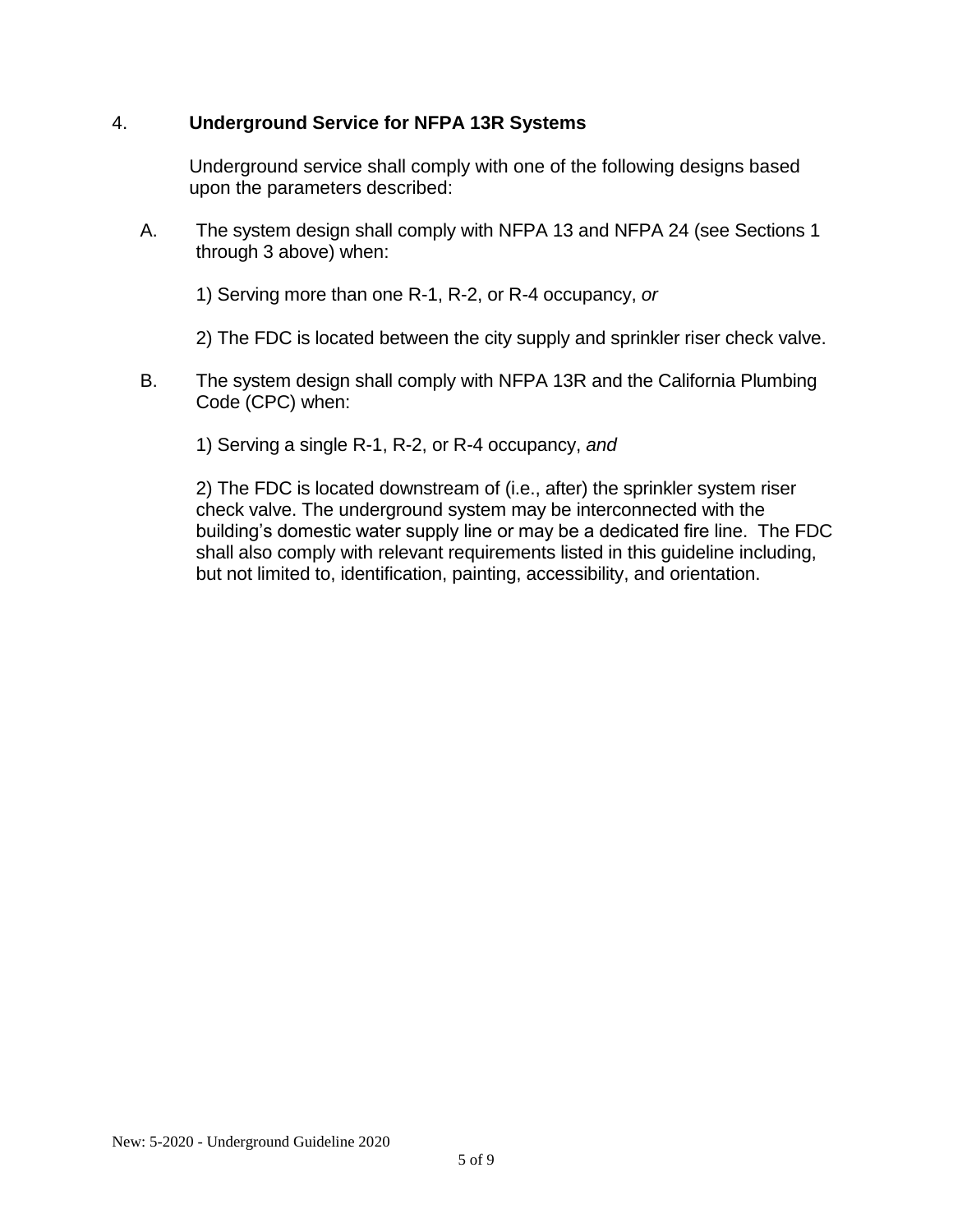## **City of Brea NOTES FOR UNDERGROUND PIPING FOR PRIVATE HYDRANTS & SPRINKLERS**

#### **All of the notes listed below shall be placed, verbatim, on the plan under the heading "CITY OF BREA FIRE DEPARTMENT NOTES"**

#### **INSPECTION REQUIREMENTS**

- 1. A minimum of three Brea Fire department inspections are required for underground piping serving sprinkler systems and/or private hydrants: 1) Pre-pour inspection; 2) Hydrostatic testing; 3) Flush inspection. Please schedule all inspections at least 48 hours in advance. Call Brea Fire department for Inspection Scheduling at (714) 990-7655.
- 2. *Pre-pour inspection:* Thrust block excavation shall be completed, but thrust blocks shall not be poured. All pipe shall be in place and exposed for visual inspection. Pipe shall be laid on a minimum twelve-inch bed of clean sand. Trenches shall be of a sufficient depth to allow the required cover above pipe. Ferrous pipe and fittings shall be encased in polyethylene tubing (not wrapped) and tightly taped to inhibit water infiltration. Ferrous joints (with the exception of stainless steel 316) shall be coated with asphaltic sealant or other corrosion retarding material. See items 11 – 19, 21 and 22 below for detailed requirements.
- 3. *Hydro Testing:* Thrust blocks shall be in place. Pipe shall be center-loaded with clean sand to prevent uplift, but all joints shall remain exposed. The system shall be hydrostatically tested at 200 psi (or 50 psi over maximum static pressure, whichever is greater) for a duration of at least two hours.
- 4. *Flush inspection:* All portions of the underground system shall be flushed to remove debris prior to connection to overhead piping. Flow shall be through a minimum of a four-inch hose or pipe, unless otherwise approved by the Brea Fire Department inspector prior to scheduling the flush. Hose or pipe shall be restrained to prevent injury and damage. Discharged water shall be collected or diverted in accordance with applicable SWPPP/NPDES provisions. The local public works department, water district, and/or other applicable agency shall be notified of the scheduled flush by the contractor. The Brea Fire Department flush and hydro inspections may be scheduled concurrently. See items 11, 18, and 20 – 23 below for detailed requirements.
- 5. Upon flush inspection or prior to final sprinkler or site inspection, all detector check assemblies, control valves, and fire department connections (FDC) shall be clearly labeled with the address(es) served by the device. Address signs shall be securely attached to the device and be of a durable, fade-resistant material which is visible and legible from the fire lane. FDC and four-inch hydrant outlets shall be unobstructed and oriented toward the fire lane. Valves shall be locked in the open position with breakaway locks. All PIV valves and private hydrants shall be painted OSHA safety red. The closest upstream indicating valve to the riser shall be painted OSHA safety red. Hydrant and FDC caps shall be in place. See items  $6 - 9$ , 18, and  $20 - 23$  for detailed requirements.

#### **GENERAL REQUIREMENTS**

- 6. Installation, inspection, and testing shall conform to 2016 editions of NFPA 13 and NFPA 24. BFD jurisdiction begins at the downstream side of the last valve on the detector check assembly. Verify design and installation requirements for the portion of the system preceding this point with the local water district.
- 7. Vegetation shall be selected and maintained in such a manner as to allow immediate location of, and unobstructed access to; all hydrants, control valves, fire department connections, and other devices or areas used for firefighting purposes.
- 8. A minimum three-foot clearance shall be provided around all hydrants and post indicating valves. A minimum three-foot clearance shall be provided on at least one side of a detector

New: 5-2020 - Underground Guideline 2020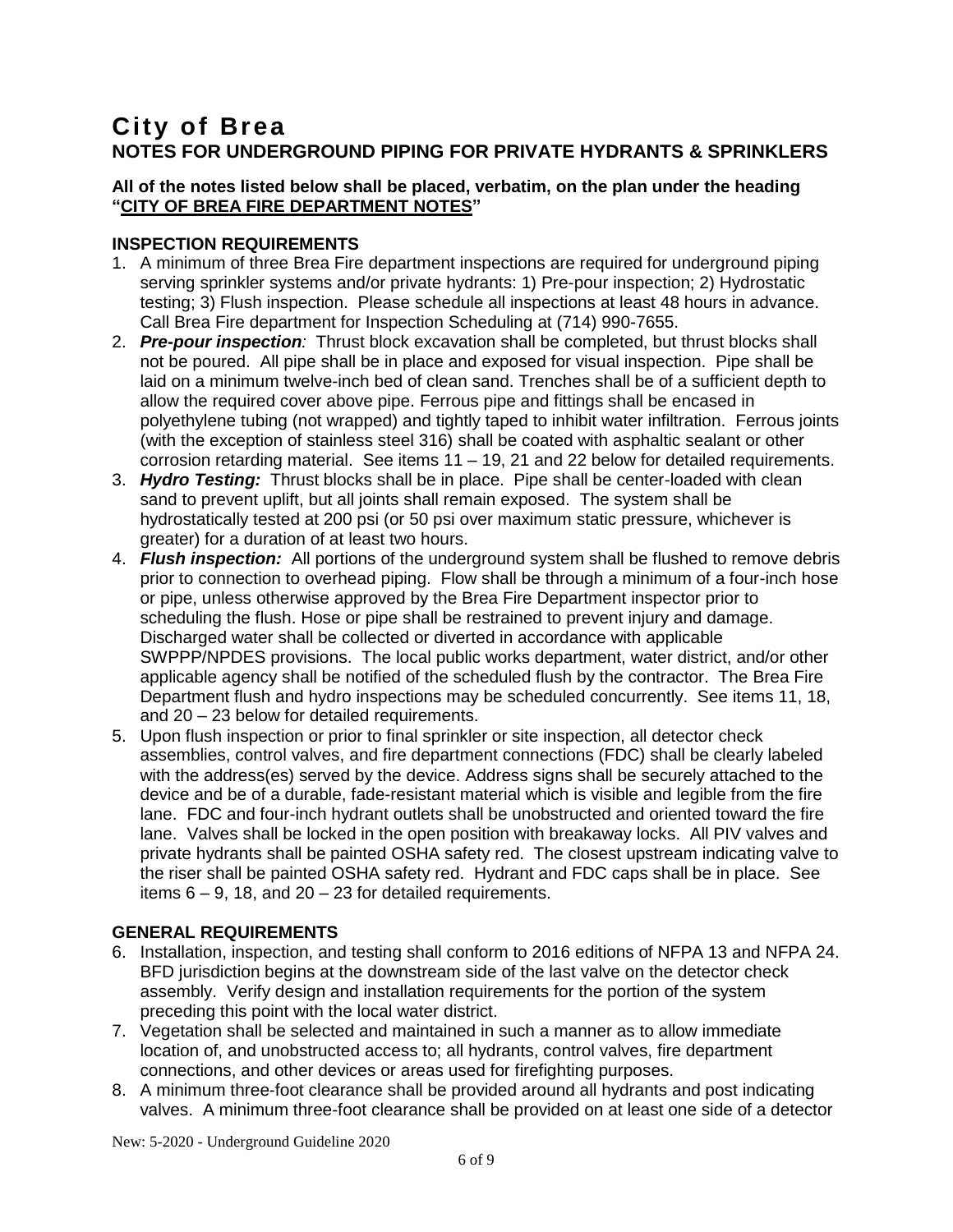check assembly to allow proper operation of the device. The front of FDC and the adjacent fire access roadway shall be free of any obstructions.

- 9. Any future modification to the approved private underground piping system is subject to review, inspection, and approval by the Brea Fire Department.
- 10. Approval of this plan shall not be interpreted as approval of any information or project conditions other than those items and requirements identified in this Brea Fire Department Guideline, and applicable sections of the 2016 editions of NFPA 13 and NFPA 24. This project may be subject to additional requirements not stated herein upon examination of actual site and project conditions or disclosure of additional information.

#### **PIPE AND TRENCH REQUIREMENTS**

- 11. A 12-inch bed of clean fill sand shall be provided below the pipe and 12-inches above the pipe (total of 18 inches plus outer diameter of the pipe).
- 12. Pipe shall be buried at least 36" where subject to loading (e.g., driveways, parking lots) and at least 30" elsewhere.
- 13. All pipe shall be approved for use in fire service systems. Class 150 will be used at a minimum, and class 200 pipe shall be used where the water pressure exceeds 150 psi. The use of galvanized pipe is prohibited when a portion of the system is buried.
- 14. All ferrous pipe and fittings shall be protected with a loose 8-mil polyethylene tube. Wrapping the pipe in polyethylene sheeting is not acceptable. The ends of the tube and any splices made for tees or other piping components shall be tightly sealed with two-inch tape that is approved for underground use.
- 15. All bolts used for underground connections, including T bolts, shall be 316 stainless steel. Asphaltic sealants (and other opaque sealants) shall not be used to coat bolts (this is to ensure bolts can still be verified as 316 stainless steel during inspection). All ferrous fittings (with the exception of 316 stainless steel) shall be cleaned and thoroughly coated with asphalt or other corrosion retarding material after assembly and prior to the installation of polyethylene tube
- 16. Thrust blocks, or another approved method of thrust restraint, shall be provided wherever pipe changes direction.
- 17. A minimum two-inch clearance shall be provided where the pipe passes through slabs or walls. Underground system shall terminate at the riser flange and placed a maximum of 18 inches from an exterior wall and 6 inches above the slab.
- 18.FDC's shall be no more than 50 feet from a public hydrant. The FDC shall contain a minimum of two 2  $\frac{1}{2}$ " inlets. When the system design demand, including the interior hose stream demand or a standpipe, is a minimum 500 gpm, four  $2\frac{1}{2}$ " inlets shall be provided. FDCs shall be painted OSHA safety red.
- 19. Pipe running under a building or building foundation shall be stainless steel and shall not contain mechanical joints.

#### **HYDRANT REQUIREMENTS**

- 20. Private fire hydrants shall be listed with a minimum of two 2 ½" and one 4" outlet. The 4" outlet shall face the fire department access road. All outlets shall be provided with National Standard Threads (NST). Private hydrants shall be painted OSHA safety red.
- 21. Fire hydrant supply piping shall be a minimum of six inches in diameter. The lowest valve operating nut shall be a minimum of eighteen inches above grade and the hydrant flange shall be a minimum of two inches above grade.
- 22. A keyed gate valve shall be provided for each hydrant in an accessible location. Keyed gate valves shall be located within six to ten feet of the hydrant in an area that is unobstructed and clearly visible. Valves shall not be located in parking stalls.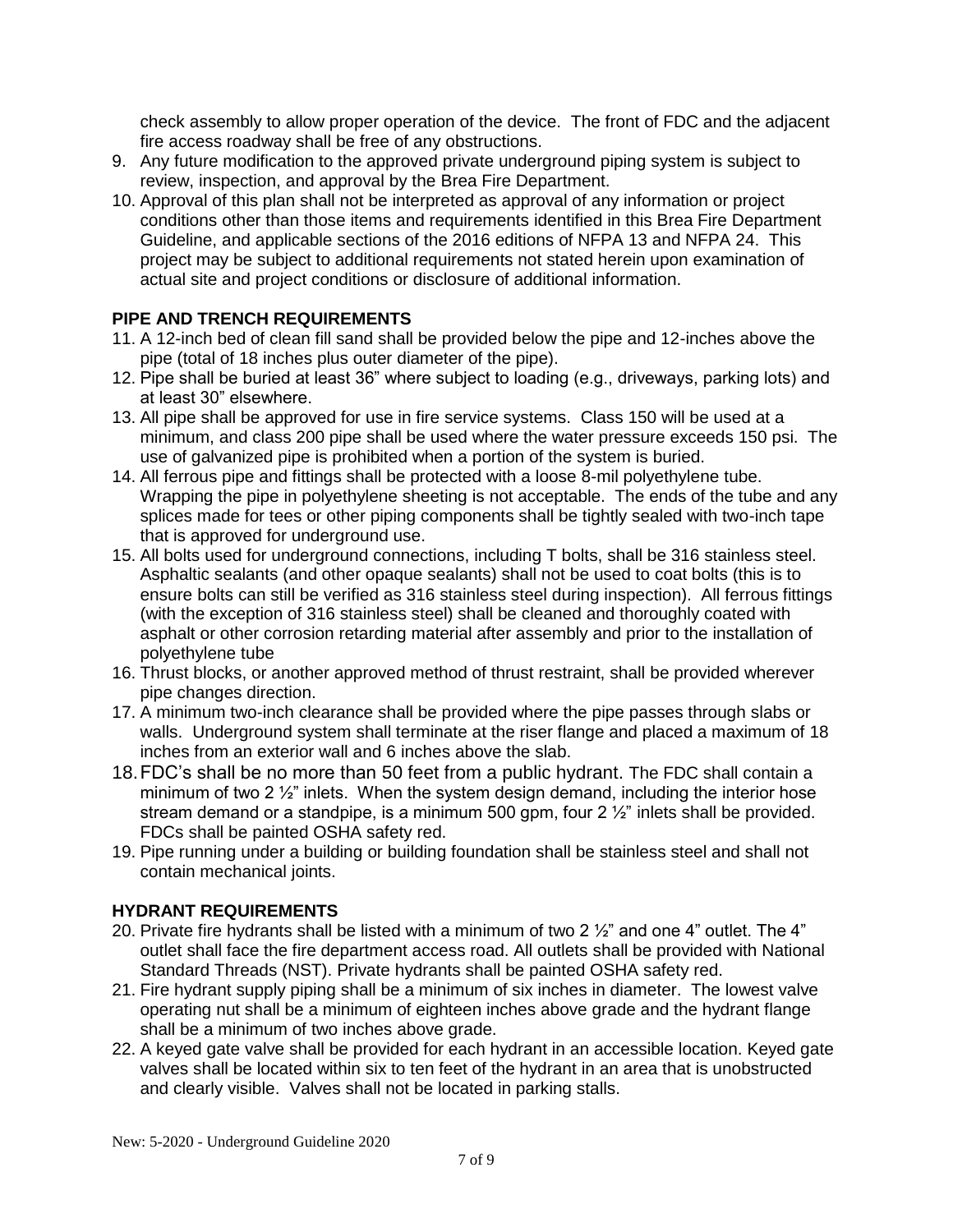23. Private fire hydrants may require a "Blue Reflective Pavement Marker" indicating their location where they are likely to be visibly blocked by vehicles or other objects Private hydrants and markers are to be maintained in good condition by the property owner.